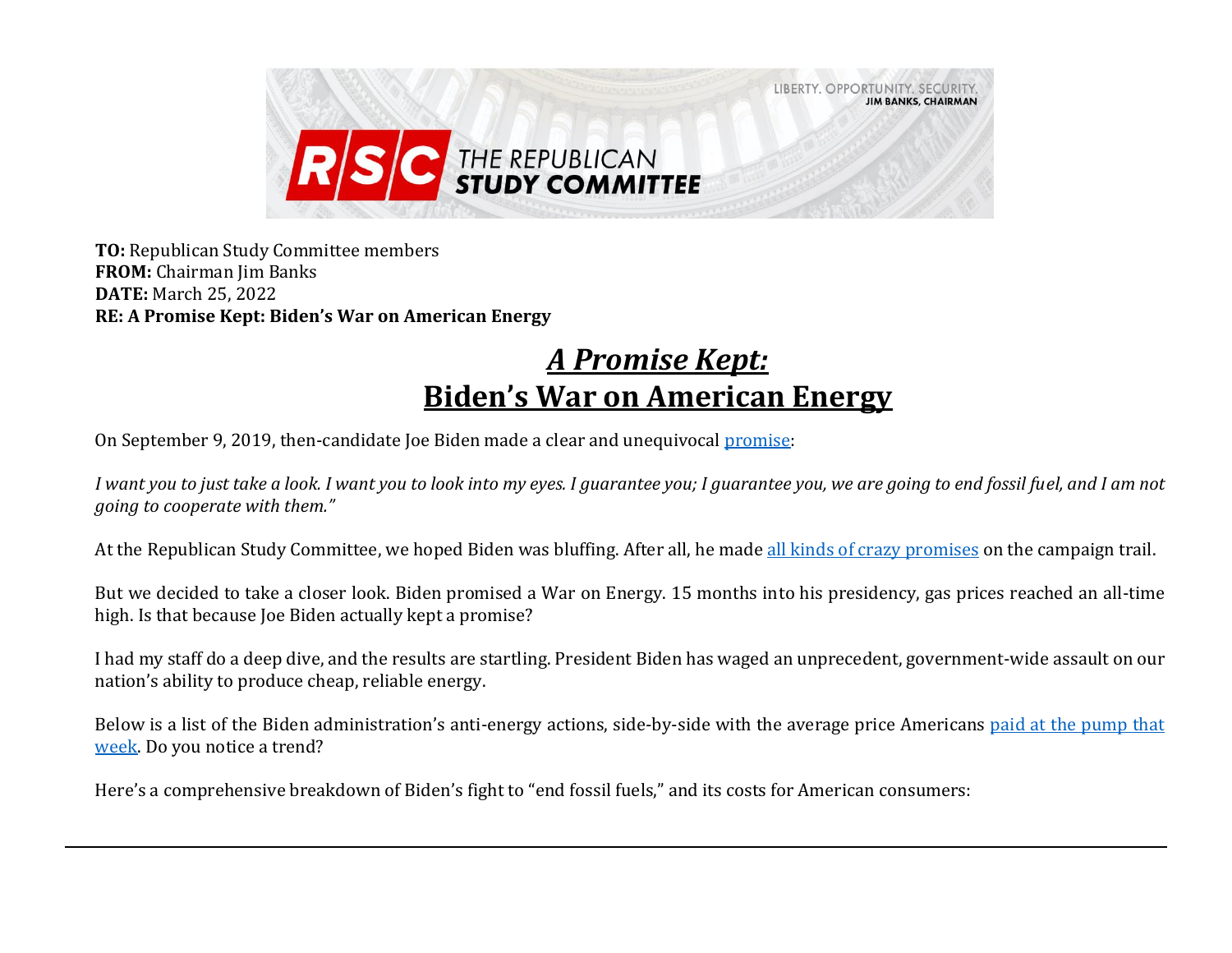| <b>Week</b>     | Avg.<br>Gas<br><b>Price</b> | <b>Biden Action</b>                                                                                                                                                                                                                                                                                                                                                                                                                                                                                                                                                                                                                                                                                                                                                                                                                                                                                                                                                                                                                                                                                                                                                                                                                                                                                                                                                                                                                                                                                                                                                                                                                                                                                                                                                                         |
|-----------------|-----------------------------|---------------------------------------------------------------------------------------------------------------------------------------------------------------------------------------------------------------------------------------------------------------------------------------------------------------------------------------------------------------------------------------------------------------------------------------------------------------------------------------------------------------------------------------------------------------------------------------------------------------------------------------------------------------------------------------------------------------------------------------------------------------------------------------------------------------------------------------------------------------------------------------------------------------------------------------------------------------------------------------------------------------------------------------------------------------------------------------------------------------------------------------------------------------------------------------------------------------------------------------------------------------------------------------------------------------------------------------------------------------------------------------------------------------------------------------------------------------------------------------------------------------------------------------------------------------------------------------------------------------------------------------------------------------------------------------------------------------------------------------------------------------------------------------------|
| Jan 18,<br>2021 | \$2.379                     | 01/20/2021 - Ending Trump's Energy Independence Initiatives: Biden wasted no time living up to his promise,<br>$\bullet$<br>issuing a Day 1 Climate Change Executive Order (EO) requiring agencies to review and revoke Trump's pro-American<br>energy rules and actions throughout the executive branch.<br>01/20/2021 - Burdensome Emissions Regulations: Biden's EO required agencies to take action to increase<br>$\bullet$<br>burdensome emissions regulations as part of the Left's green agenda and subsidize "good union jobs."<br>01/20/2021 - Monument Designations: Biden continued setting the tone on Day 1 by cordoning off large swaths of<br>$\bullet$<br>federal land under the guise of National Monument designations, reducing the ability to produce American energy<br>domestically.<br>01/20/2021 - ANWR: Biden continued restricting domestic production by issuing a moratorium on all oil and natural<br>gas leasing activities in the Arctic National Wildlife Refuge.<br>01/20/2021 - Social Costs of Carbon: Biden restored and expanded the use of the social costs of carbon metric to<br>artificially increase the regulatory costs of energy production, as well as artificially increasing the so-called "benefits" of<br>decreasing production.<br>01/20/2021 - Keystone XL Pipeline: Biden's EO went on to revoke the Keystone XL Pipeline, shutting off an efficient<br>$\bullet$<br>source of energy transportation which would have brought more oil into the country.<br>01/20/2021 - WOTUS: Biden continued to revoke Trump administration executive orders, including those related to<br>WOTUS and the Antiquities Act. The Trump-era actions decreased regulations on Federal land and expanded the ability<br>to produce energy domestically. |
| Jan 25,<br>2021 | \$2.392                     | 01/27/2021 - Climate Financing: A week later, Biden was back at it again. This Biden EO attacked the energy industry<br>$\bullet$<br>by promoting "ending international financing of carbon-intensive fossil fuel-based energy while simultaneously<br>advancing sustainable development and a green recovery." In other words, the US government would leverage its power<br>to attack oil and gas producers while subsidizing favored industries.<br>01/27/2021 - Green the Fleet: This Biden action called on federal agencies to facilitate carbon neutrality by 2025,<br>$\bullet$<br>with a particular focus on pushing electric vehicles for Federal, State, and local governments.<br>01/27/2021 - Wind Production: The Biden administration continued to push for inefficient fuel sources by setting a<br>goal to double wind production on Federal lands by 2025.<br>01/27/2021 - Gas Lease Moratorium: The EO announced a moratorium on new oil and gas leases on public lands or<br>$\bullet$<br>in offshore waters and reconsideration of Federal oil and gas permitting and leasing practices. In other words, Biden<br>provided he is following through on his promise to "end" fossil fuels.<br>01/27/2021 - Fossil Fuel "Subsidies": Biden's EO directed agencies to eliminate Federal fossil fuel subsidies<br>$\bullet$<br>wherever possible without comparable actions for other energy sources, disadvantaging oil and gas.                                                                                                                                                                                                                                                                                                                                           |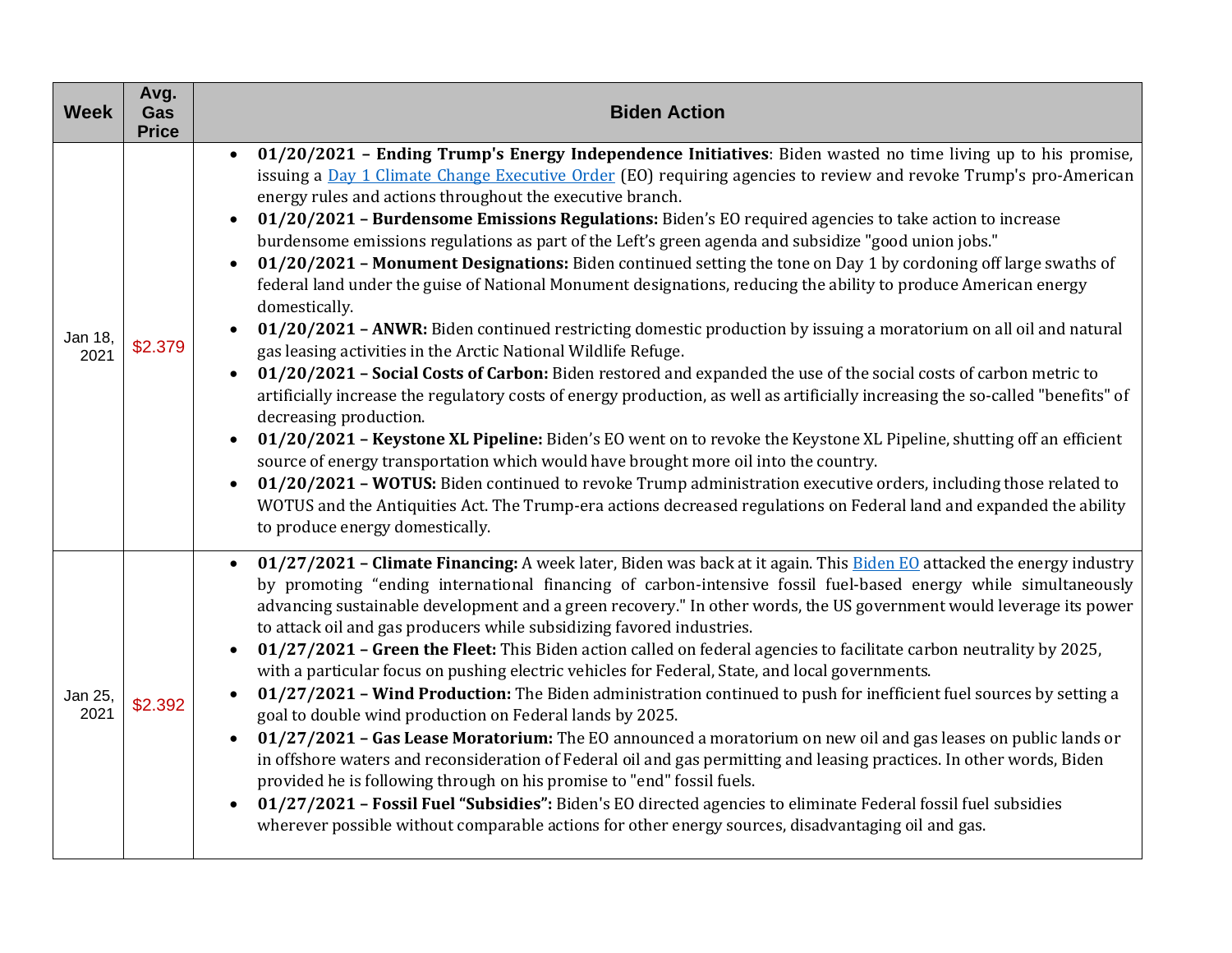| <b>Week</b>     | Avg.<br>Gas<br><b>Price</b> | <b>Biden Action</b>                                                                                                                                                                                                                                                                                                                                                                                                                                                                                                                                             |
|-----------------|-----------------------------|-----------------------------------------------------------------------------------------------------------------------------------------------------------------------------------------------------------------------------------------------------------------------------------------------------------------------------------------------------------------------------------------------------------------------------------------------------------------------------------------------------------------------------------------------------------------|
|                 |                             | 01/27/2021 - Environmental Justice: Biden's EO pushed for an increase in enforcement of "environmental justice"<br>violations and support for such efforts, which typically are advanced by radical environmental organizations.                                                                                                                                                                                                                                                                                                                                |
| Feb 01,<br>2021 | \$2.409                     | 02/02/2021 - EPA Hires Radical: The EPA hired Marianne Engelman-Lado, a prominent environmental justice<br>$\bullet$<br>proponent, to advance its radical Green New Deal social justice agenda at the EPA, a signal to industry that it plans to<br>continue its attack on American energy.<br>02/04/2021 - DOJ Takes Aim at Energy Independence: At the behest of the January 27th Climate Crisis EO, the DOJ<br>withdrew several Trump-era enforcement documents which provided clarity and streamlined regulations to increase<br>energy independence.       |
| Feb 08.<br>2021 | \$2.461                     |                                                                                                                                                                                                                                                                                                                                                                                                                                                                                                                                                                 |
| Feb 15,<br>2021 | \$2.501                     | 02/19/2021 - Paris Climate Agreement: Biden rejoins the Paris Climate Agreement, an agenda which puts American<br>energy at risk, props up energy production in Russia and China, while increasing the dependence of Europe on Russian<br>oil.                                                                                                                                                                                                                                                                                                                  |
| Feb 22,<br>2021 | \$2.633                     | 02/23/2021 - H.R. 803: Biden Administration issued a <b>Statement of Administration Policy</b> in support of H.R. 803 which<br>$\bullet$<br>curtailed energy production on over 1.5 million acres of federal lands.                                                                                                                                                                                                                                                                                                                                             |
| Mar 01,<br>2021 | \$2.711                     |                                                                                                                                                                                                                                                                                                                                                                                                                                                                                                                                                                 |
| Mar 08,<br>2021 | \$2.771                     | 03/11/2021 - American Rescue Plan Act Slush Fund: The President signed ARPA, which included numerous<br>$\bullet$<br>provisions advancing Biden's green priorities, such as a \$50 million environmental slush fund directed towards<br>"environmental justice" groups, including efforts advanced by Biden's EO.<br>03/11/2021 - ARPA Anti-Fossil Fuel Grants: ARPA also included \$50 million in grant funding for Clean Air Act<br>$\bullet$<br>pollution-related activities aimed at advancing the green agenda at the expense of the fossil fuel industry. |
| Mar 15,<br>2021 | \$2.853                     | 03/15/2021 - Climate Disclosure Rule: The SEC sought input regarding the possibility of a rule that would require<br>$\bullet$<br>hundreds of businesses to measure and disclose greenhouse gas emissions in a standardized way for the first time,<br>massively increasing so-called environmental costs of compliance and, in tandem with so-called social costs of carbon,<br>artificially disincentivizing oil and gas production.                                                                                                                          |
| Mar 22,<br>2021 | \$2.865                     |                                                                                                                                                                                                                                                                                                                                                                                                                                                                                                                                                                 |
| Mar 29,<br>2021 | \$2.852                     |                                                                                                                                                                                                                                                                                                                                                                                                                                                                                                                                                                 |
| Apr 05,<br>2021 | \$2.857                     |                                                                                                                                                                                                                                                                                                                                                                                                                                                                                                                                                                 |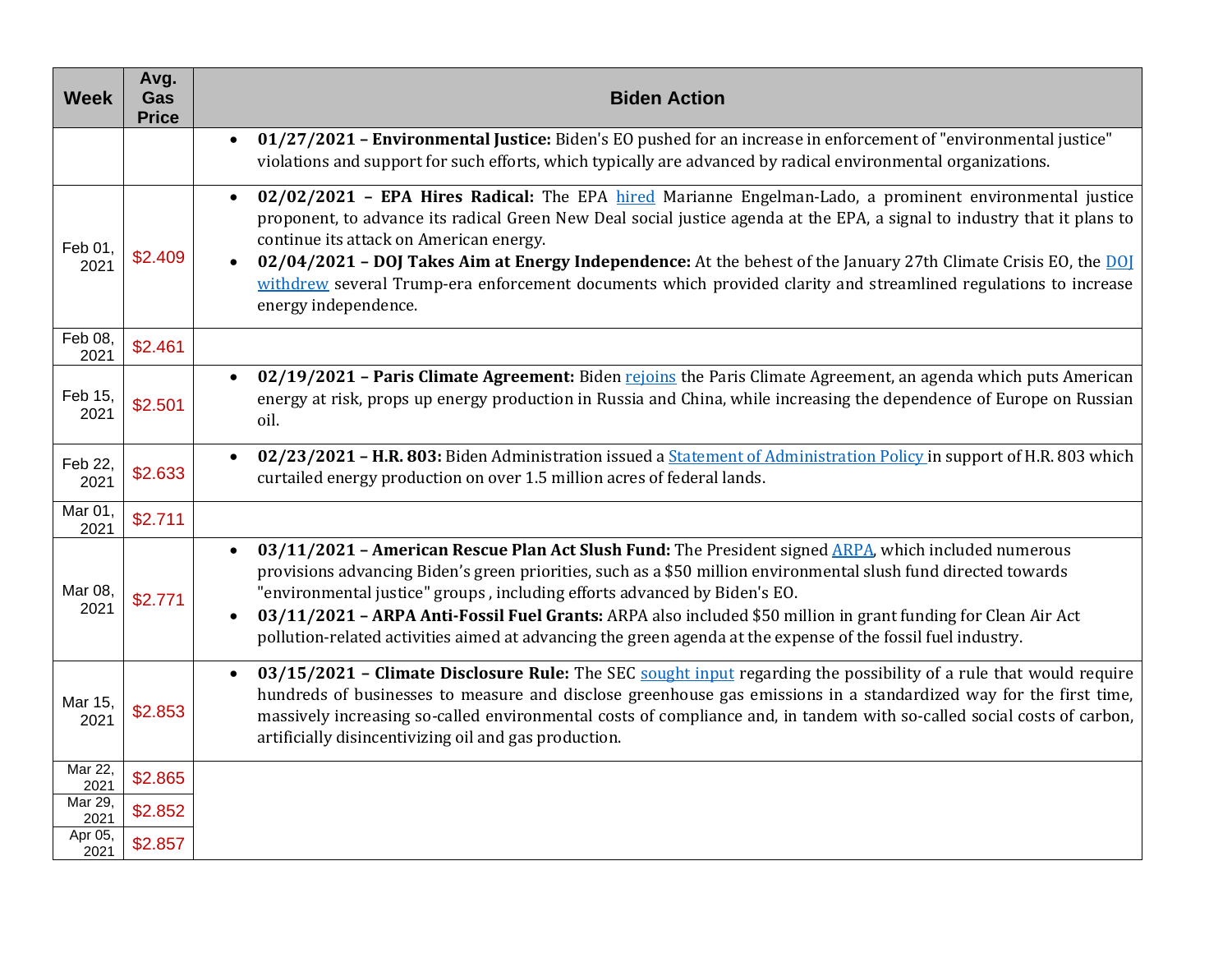| <b>Week</b>        | Avg.<br>Gas<br><b>Price</b> | <b>Biden Action</b>                                                                                                                                                                                                                                                                                                                                                                                                                                                                                               |
|--------------------|-----------------------------|-------------------------------------------------------------------------------------------------------------------------------------------------------------------------------------------------------------------------------------------------------------------------------------------------------------------------------------------------------------------------------------------------------------------------------------------------------------------------------------------------------------------|
| Apr 12,<br>2021    | \$2.849                     | 04/15/2021 - FERC Carbon Pricing: The Federal Energy Regulatory Commission's policy statement outlines - and<br>$\bullet$<br>effectively endorses - how the agency would consider market rules proposed by regional grid operators that seek to<br>incorporate a state-determined carbon price in organized wholesale electricity markets. This amounts to a de facto<br>endorsement of a carbon tax that would be paid by everyday Americans.                                                                    |
| Apr 19,<br>2021    | \$2.855                     | 04/22/2021 - U.S. International Climate Finance Plan: This plan, a result of the President's January 27, 2021 climate<br>change EO, would funnel international financing toward green industries and away from oil and gas.                                                                                                                                                                                                                                                                                       |
| Apr 26,<br>2021    | \$2.872                     | 04/27/2021 - S.J. Res. 14: The Biden Administration issued a <b>Statement of Administration Policy</b> in support of S.J. Res.<br>14 which rescinded a Trump-era Rule that would have cut regulations on American energy production.<br>04/28/2021 - EPA Reconsideration of California Waiver: This EPA Notice of Reconsideration, an offspring of an<br>earlier Biden EO, would propose to revoke a Trump-era action which revoked California's ability to set nation-wide<br>standards for emissions standards. |
| May<br>03,<br>2021 | \$2.89                      | 05/07/2021 - Migratory Bird Incidental Take: This proposed Fish and Wildlife Service Rule revokes a Trump<br>$\bullet$<br>administration rule and expands the definition of "incidental take" under the Migratory Bird Treaty Act (MBTA). The rule<br>would impact energy production on federal lands, increasing regulatory burdens.                                                                                                                                                                             |
| May<br>10,<br>2021 | \$2.961                     | 05/12/2021 - CAFE Preemption: This Proposed Rule would reinstate California's waiver which allowed the state to set<br>its own emissions standards. This, effectively, allowed climate activists in California to set the de-facto national standard<br>for emissions standards, making cars less affordable and indirectly increasing energy costs for all Americans.                                                                                                                                            |
| May<br>17,<br>2021 | \$3.028                     | 05/20/2021 - Climate Related Financial Risk: This EQ would artificially increase regulatory burdens on the oil and<br>$\bullet$<br>gas industry by increasing the "risk" the federal government undertakes in doing business with them, among other things.                                                                                                                                                                                                                                                       |
| May<br>24,<br>2021 | \$3.02                      | 05/28/2021 - Biden Green Book: Biden's FY 2022 revenue proposals include nearly \$150 billion in tax increases<br>$\bullet$<br>directly levied against the oil and gas energy producers.                                                                                                                                                                                                                                                                                                                          |
| May 31,<br>2021    | \$3.027                     |                                                                                                                                                                                                                                                                                                                                                                                                                                                                                                                   |
| Jun 07,<br>2021    | \$3.035                     |                                                                                                                                                                                                                                                                                                                                                                                                                                                                                                                   |
| Jun 14,<br>2021    | \$3.069                     |                                                                                                                                                                                                                                                                                                                                                                                                                                                                                                                   |
| Jun 21,<br>2021    | \$3.06                      |                                                                                                                                                                                                                                                                                                                                                                                                                                                                                                                   |
| Jun 28,<br>2021    | \$3.091                     |                                                                                                                                                                                                                                                                                                                                                                                                                                                                                                                   |
| Jul 05,<br>2021    | \$3.122                     |                                                                                                                                                                                                                                                                                                                                                                                                                                                                                                                   |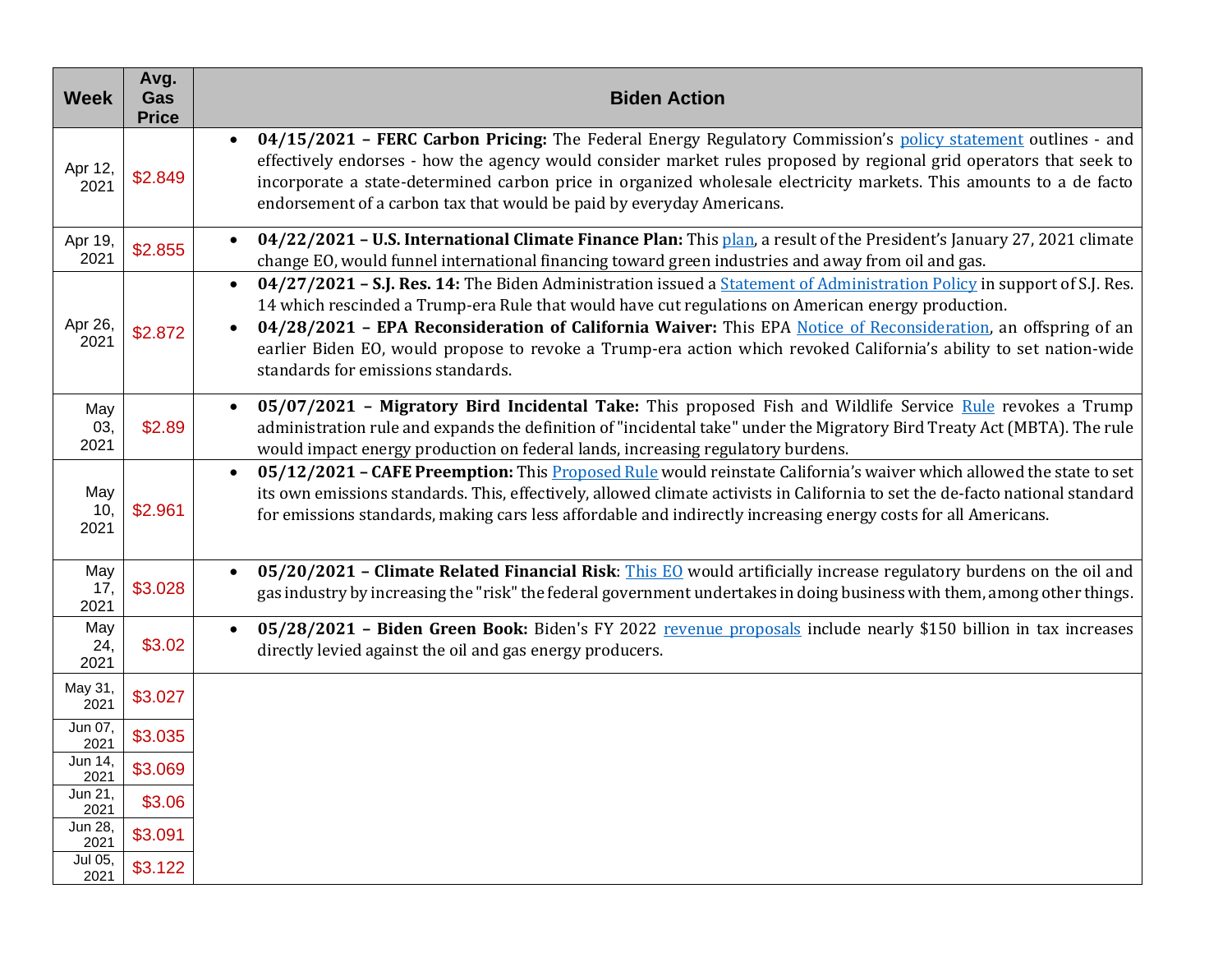| <b>Week</b>        | Avg.<br>Gas<br><b>Price</b> | <b>Biden Action</b>                                                                                                                                                                                                                                                                                                                                                                                                                                                                                                                                                                                                                                                                                                    |
|--------------------|-----------------------------|------------------------------------------------------------------------------------------------------------------------------------------------------------------------------------------------------------------------------------------------------------------------------------------------------------------------------------------------------------------------------------------------------------------------------------------------------------------------------------------------------------------------------------------------------------------------------------------------------------------------------------------------------------------------------------------------------------------------|
| Jul 12,<br>2021    | \$3.133                     |                                                                                                                                                                                                                                                                                                                                                                                                                                                                                                                                                                                                                                                                                                                        |
| Jul 19,<br>2021    | \$3.153                     | 07/23/2021 -DOJ Climate Action Plan: DOJ's Climate Action Plan (CAP) includes an effort to "green" the fleet by<br>transitioning to electric vehicles and the advancement of environmental justice efforts.                                                                                                                                                                                                                                                                                                                                                                                                                                                                                                            |
| Jul 26,<br>2021    | \$3.136                     | 07/28/2021 - DOE Building Codes: This Department of Energy (DOE) determination increases regulatory burdens on<br>$\bullet$<br>commercial building codes, requiring green energy codes to disincentivize natural gas and other carbon sources. DOE<br>readily admits they ignored efforts private industry is making on their own and utilized the questionable "social costs of<br>carbon" to overstate the public benefit.                                                                                                                                                                                                                                                                                           |
| Aug<br>02,<br>2021 | \$3.159                     | 08/05/2021 - Biden "Clean Cars and Trucks" Executive Order: This executive order established a new target to make<br>half of all new vehicles sold in 2030 zero-emissions vehicles, including battery electric, plug-in hybrid electric, or fuel cell<br>electric vehicles. The Executive Order also kicked off development of more stringent long-term fuel efficiency and<br>emissions standards to, among other things, "advance environmental justice, and tackle the climate crisis."<br>08/05/2021 - EPA Clean Trucks Plan: The same day, the EPA announced plans for further transportation emissions<br>regulations targeted at heavy-duty trucks, aiming to shift markets in favor of zero-emission vehicles. |
| Aug 09,<br>2021    | \$3.172                     |                                                                                                                                                                                                                                                                                                                                                                                                                                                                                                                                                                                                                                                                                                                        |
| Aug 16,<br>2021    | \$3.174                     |                                                                                                                                                                                                                                                                                                                                                                                                                                                                                                                                                                                                                                                                                                                        |
| Aug<br>23,<br>2021 | \$3.145                     | 08/26/2021 - EPA Proposed Rule on Passenger Car Emissions: The Environmental Protection Agency (EPA) issued<br>$\bullet$<br>a proposed rule to heighten federal greenhouse gas (GHG) emissions standards for passenger cars and light trucks by<br>setting stringent requirements for reductions through Model Year (MY) 2026. According to the NPRM, "the proposal<br>would incentivize" technology, i.e., Green industries, to "encourage more hybrid and electric vehicle technology."                                                                                                                                                                                                                              |
| Aug<br>30,<br>2021 | \$3.139                     | 09/03/2021 - CAFE Standards: This proposed rule would update the Corporate Average Fuel Economy Standards for<br>$\bullet$<br>Model Years 2024-2026 Passenger Cars and Light Trucks. The rule is a direct result of a Biden EO and would increase<br>fuel economy regulations on passenger cars and light vehicles. The modeling used here misleadingly attributes "fuel<br>savings" by multiplying fuel price with 'avoided fuel costs', meaning the rule intends to disincentivize gas by making it<br>more costly to afford cars and trucks.                                                                                                                                                                        |
| Sep<br>06,<br>2021 | \$3.176                     | 09/09/2021 - Sustainable Flight National Partnership: NASA and the FAA launched a partnership to reduce "fuel use<br>and harmful emissions" by strong-arming industry to adopt elements of their green agenda.                                                                                                                                                                                                                                                                                                                                                                                                                                                                                                         |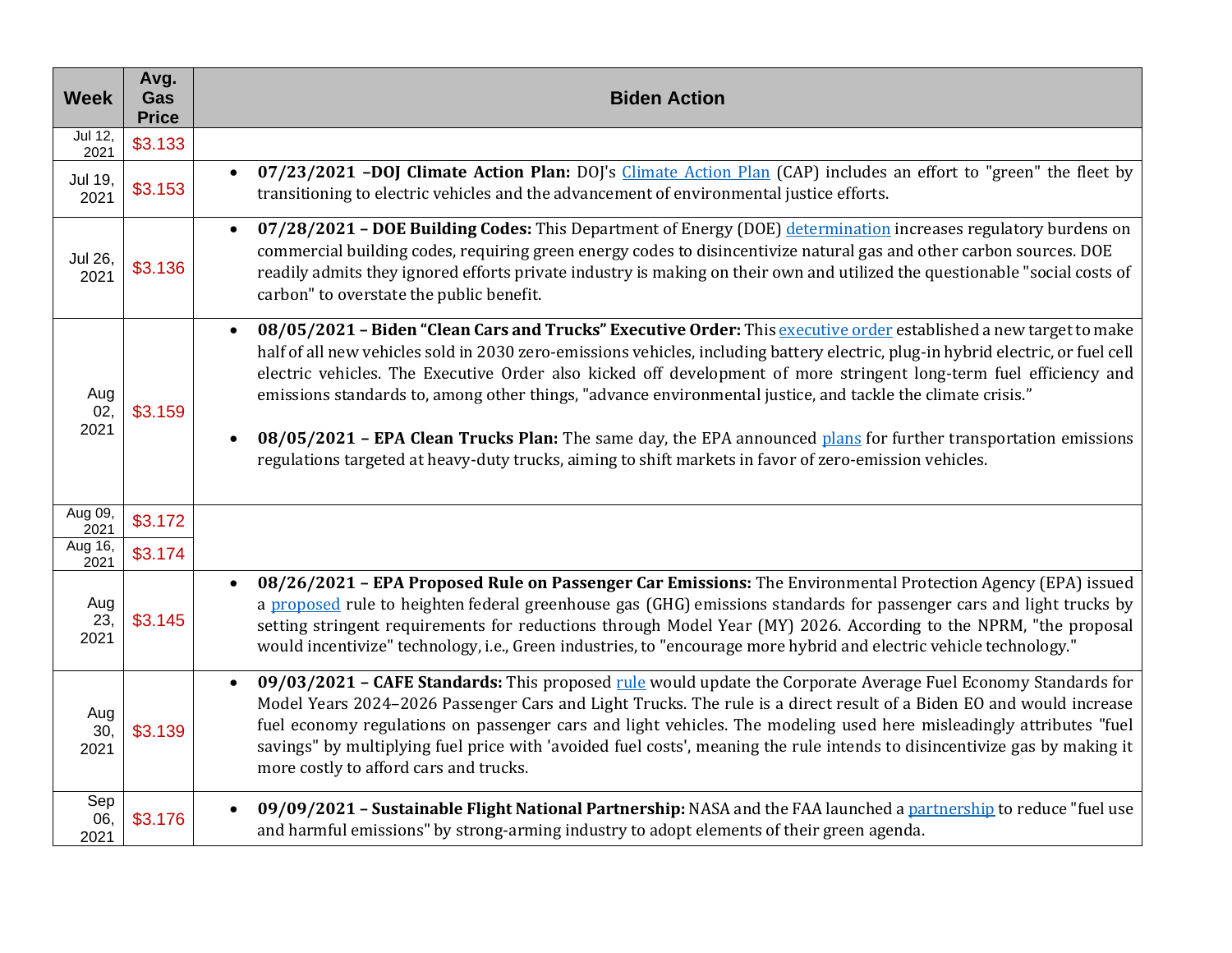| <b>Week</b>     | Avg.<br>Gas<br><b>Price</b> | <b>Biden Action</b>                                                                                                                                                                                                                                                                                                                                                                                                                                                                                                                                                                                                                                                                                                                                                                                                                                                                                                                                                                                                                                                                                                                                                                                                                                                                                                                                                                                                  |
|-----------------|-----------------------------|----------------------------------------------------------------------------------------------------------------------------------------------------------------------------------------------------------------------------------------------------------------------------------------------------------------------------------------------------------------------------------------------------------------------------------------------------------------------------------------------------------------------------------------------------------------------------------------------------------------------------------------------------------------------------------------------------------------------------------------------------------------------------------------------------------------------------------------------------------------------------------------------------------------------------------------------------------------------------------------------------------------------------------------------------------------------------------------------------------------------------------------------------------------------------------------------------------------------------------------------------------------------------------------------------------------------------------------------------------------------------------------------------------------------|
|                 |                             | 09/09/2021 - Department of Education (ED) Climate Action Plan: ED's CAP includes efforts to incorporate the green<br>agenda into as many guidance and policies as possible, effectively leveraging the department as an anti-fossil fuel<br>propaganda tool.<br>09/09/2021 - DOL Climate Action Plan: The Department of Labor's CAP includes an increased focus on procurement<br>regulations on contractors relating to the use of fossil fuels and efforts to increase use of "green" energy sources.                                                                                                                                                                                                                                                                                                                                                                                                                                                                                                                                                                                                                                                                                                                                                                                                                                                                                                              |
| Sep 13,<br>2021 | \$3.165                     |                                                                                                                                                                                                                                                                                                                                                                                                                                                                                                                                                                                                                                                                                                                                                                                                                                                                                                                                                                                                                                                                                                                                                                                                                                                                                                                                                                                                                      |
| Sep 20,<br>2021 | \$3.184                     |                                                                                                                                                                                                                                                                                                                                                                                                                                                                                                                                                                                                                                                                                                                                                                                                                                                                                                                                                                                                                                                                                                                                                                                                                                                                                                                                                                                                                      |
| Sep 27,<br>2021 | \$3.175                     |                                                                                                                                                                                                                                                                                                                                                                                                                                                                                                                                                                                                                                                                                                                                                                                                                                                                                                                                                                                                                                                                                                                                                                                                                                                                                                                                                                                                                      |
| Oct 04,<br>2021 | \$3.19                      | 10/04/2021 - MBTA Incidental Take: The FWS published its final rule revoking Trump-era action which eased<br>$\bullet$<br>burdensome regulations on energy action.<br>10/07/2021 - CEQ NEPA Revisions: The Council on Environmental Quality revoked Trump administration NEPA<br>reforms that reduced regulatory burdens by reinstating tangential environmental impacts of proposed projects.<br>10/07/2021 - Monument Designations: Biden announced plans to designate the Northeast Canyons and Seamounts<br>Marine National Monument, a move counter to Trump's reversal of a similar Obama-era proclamation. Trump aimed to<br>allow energy exploration in the area to increase energy independence.<br>10/07/2021 – USDA Climate Action Plan: The U.S. Department of Agriculture's (USDA) CAP includes efforts to switch<br>fuel away from oil and natural gas and subsidize more costly, less efficient fuel sources.<br>10/07/2021 - DOE Climate Action Plan: The Department of Energy's (DOE) CAP includes leveraging the federal agency<br>to transition away from fossil fuel resources where possible, and plans to subsidize and advance "green" and renewable<br>industries at the expense of cheaper and more efficient energy resources.<br>10/07/2021 - EPA Climate Action Plan: As part of its CAP, EPA intends to incorporate Biden's Green New Deal agenda<br>throughout its rulemaking process. |
| Oct 11,<br>2021 | \$3.267                     | 10/14/2021 - DOL ESG Rule: The rule would require fiduciaries to consider the economic effects of climate change and<br>other so-called environmental, social and governance (ESG) factors when evaluating funds for retirement plans. As<br>worded, the rule would strongly encourage fiduciaries to draw capital from domestic energy development in oil and<br>natural gas to less reliable renewables.                                                                                                                                                                                                                                                                                                                                                                                                                                                                                                                                                                                                                                                                                                                                                                                                                                                                                                                                                                                                           |
| Oct 18,<br>2021 | \$3.322                     | 10/21/2021 - FSOC Financial Stability Report: This report paints climate change, and there for oil and gas producers,<br>as a "risk to financial stability." The report recommended the "climate disclosures" later set forth by the Biden<br>administration.                                                                                                                                                                                                                                                                                                                                                                                                                                                                                                                                                                                                                                                                                                                                                                                                                                                                                                                                                                                                                                                                                                                                                        |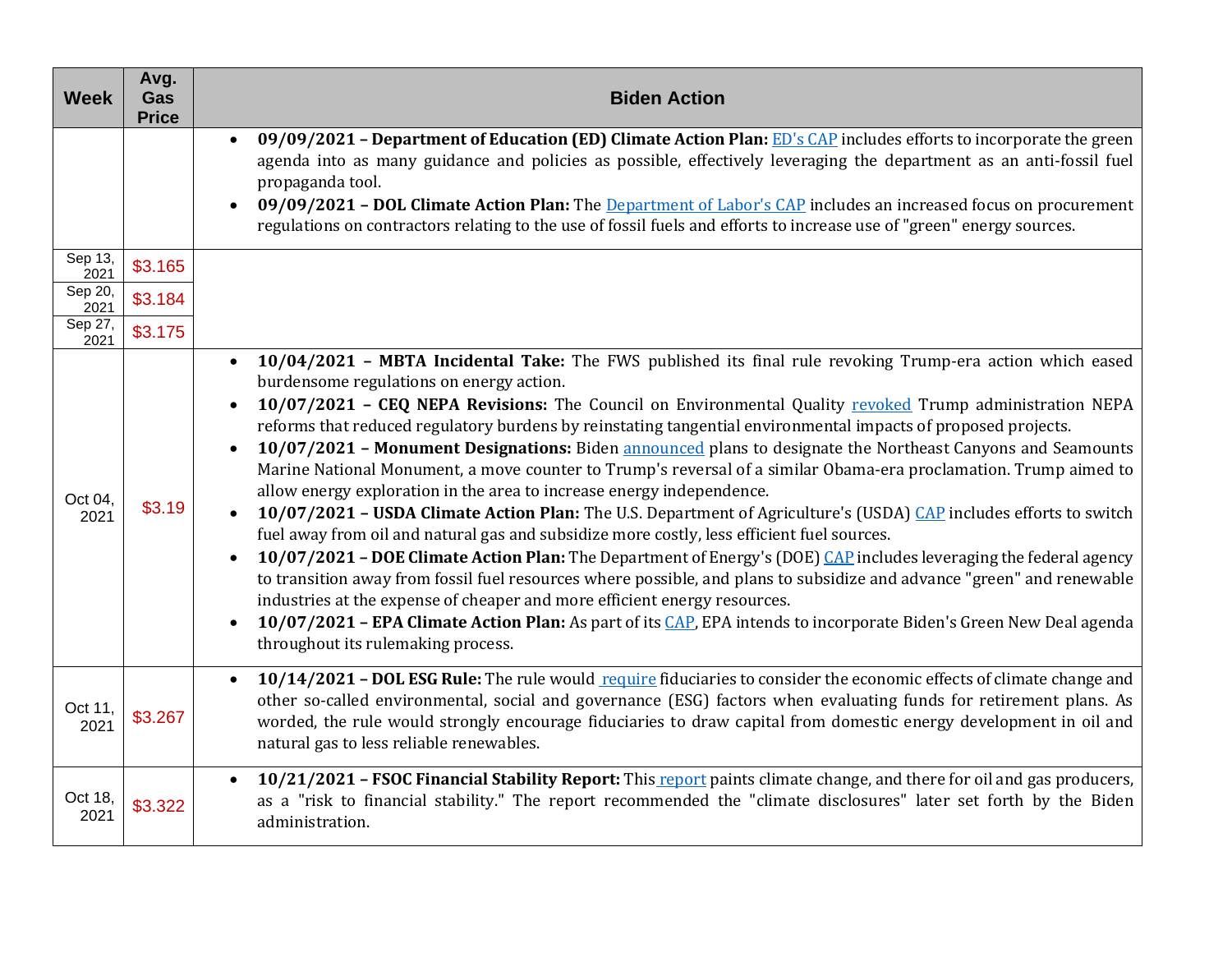| <b>Week</b>        | Avg.<br>Gas<br><b>Price</b> | <b>Biden Action</b>                                                                                                                                                                                                                                                                                                                                                                                                                                                                                                                                                                                                                                                                                                                                                                                                                                                                                                                                                                                                                                                                                                                                                                                                        |
|--------------------|-----------------------------|----------------------------------------------------------------------------------------------------------------------------------------------------------------------------------------------------------------------------------------------------------------------------------------------------------------------------------------------------------------------------------------------------------------------------------------------------------------------------------------------------------------------------------------------------------------------------------------------------------------------------------------------------------------------------------------------------------------------------------------------------------------------------------------------------------------------------------------------------------------------------------------------------------------------------------------------------------------------------------------------------------------------------------------------------------------------------------------------------------------------------------------------------------------------------------------------------------------------------|
| Oct 25,<br>2021    | \$3.383                     | 10/29/2021 - BLM Social Costs of Carbon: BLM announced use of social costs of carbon in permitting decisions,<br>$\bullet$<br>increasing regulations on oil and gas permitting, among other industries.                                                                                                                                                                                                                                                                                                                                                                                                                                                                                                                                                                                                                                                                                                                                                                                                                                                                                                                                                                                                                    |
| Nov<br>01,<br>2021 | \$3.39                      | 11/02/2021 - Global Methane Pledge: Biden administration lead a "Global Methane Pledge" to reduce global methane<br>emissions by 30% by 2030. Russia and China both didn't sign the pledge, increasing the world's reliance on the countries<br>for oil and gas while disadvantaging the U.S. natural gas industry.<br>11/04/2021 - COP 26 Pledge: The President committed to "ending fossil fuel financing abroad." The administration's<br>actions target the global fossil fuel industry, a move that must be viewed in tandem with their push to increase subsidies<br>for "green" energy. Doing so disadvantages the oil and gas industry and increases global gas prices. Further, key countries,<br>like China, did not sign the pledge, so the pledge harms signatories while empowering adversaries.                                                                                                                                                                                                                                                                                                                                                                                                              |
| Nov<br>08,<br>2021 | \$3.41                      | 11/09/2021 - FAA Climate Action Plan: The Federal Aviation Administration published its CAP which pushes a "whole-<br>of-government" approach to enacting green policies in the aviation space. Put in plain tongue, the plan aims to force<br>industries to utilize favored "green" technologies through increased red tape.<br>11/12/2021 - New Source Review: These broad, overreaching regulations target new, modified, and reconstructed oil<br>and natural gas sources, and would require states to reduce methane emissions from hundreds of thousands of existing<br>sources nationwide for the first time. The Proposed Rule follows the President's Day 1 Climate EO and the passage of the<br>S.J. Res. 14, a CRA rescinding Trump-era energy independence policies. The proposed rule spends several paragraphs<br>dismissing the effects of the rule on the oil and gas industry and misleadingly applies its effects on the industry to only<br>the "140,000" (an underestimate of the over 220,000) employees directly involved in extraction. This means it ignores<br>the nearly 10 million other people working in the oil and gas industry and the impacts to the oil and gas economy more<br>broadly. |
| Nov<br>15,<br>2021 | \$3.399                     | 11/15/2021 - Chaco Canyon: DOI announced plans to withdraw Chaco Canyon from oil and gas drilling for 20 years.<br>11/15/2021 - Omarova Nomination: The Biden administration nominated Saule Omarova to serve as Comptroller of<br>the Currency. Omarova's past comments speak for themselves: "A lot of the smaller players in [the fossil fuel] industry<br>are going to, probably, go bankrupt in short order-at least, we want them to go bankrupt if we want to tackle climate<br>change," she said.<br>11/17/2021 - HUD Climate Action Plan: HUD's CAP leverages the Community Development Block Grant to advance<br>'environmental justice' efforts.<br>11/19/2021 - Biden-endorsed Methane Tax: <b>Build Back Better</b> (BBB) included a new tax on natural gas, in the form<br>of a tax on methane, of up to \$1500 per ton<br>11/19/2021 - BBB Mineral and Energy Withdrawals: BBB includes language resulting in mineral and energy<br>withdrawals on federal lands and the repeal of TCJA policies allowing energy production in the Arctic. Prohibits offshore<br>leasing on the Outer Continental Shelf (OCS) in the Atlantic, Pacific and Eastern Gulf of Mexico Planning Areas.                           |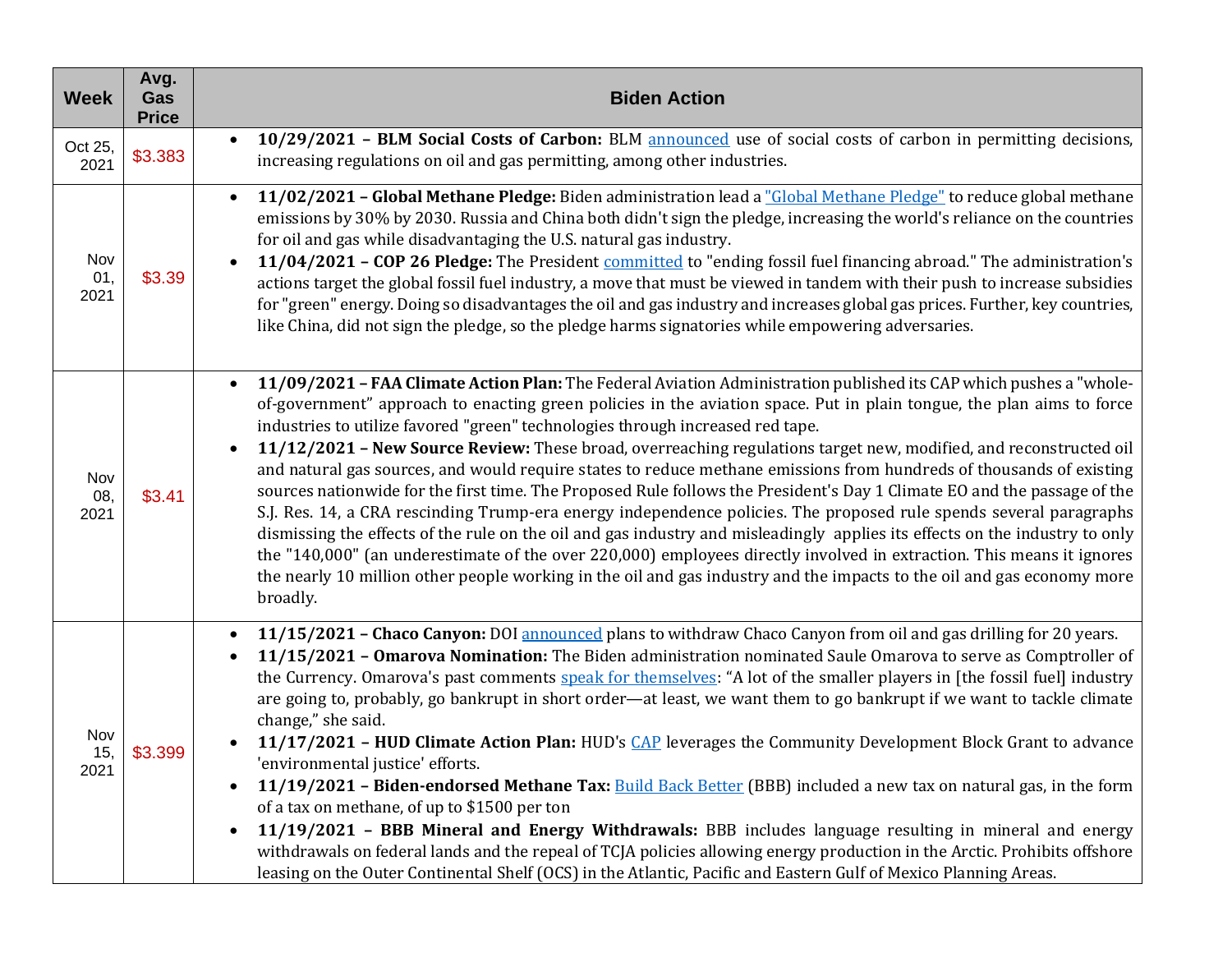| <b>Week</b>        | Avg.<br>Gas<br><b>Price</b> | <b>Biden Action</b>                                                                                                                                                                                                                                                                                                                                                                                                                                                                                                                                                                                                                                                                                                                                                                                                                                                                                                                                                                                                                                                                                                                                                                                                                                                                                                                                                                                                                                                                                                                                                                                                                                                                                                       |
|--------------------|-----------------------------|---------------------------------------------------------------------------------------------------------------------------------------------------------------------------------------------------------------------------------------------------------------------------------------------------------------------------------------------------------------------------------------------------------------------------------------------------------------------------------------------------------------------------------------------------------------------------------------------------------------------------------------------------------------------------------------------------------------------------------------------------------------------------------------------------------------------------------------------------------------------------------------------------------------------------------------------------------------------------------------------------------------------------------------------------------------------------------------------------------------------------------------------------------------------------------------------------------------------------------------------------------------------------------------------------------------------------------------------------------------------------------------------------------------------------------------------------------------------------------------------------------------------------------------------------------------------------------------------------------------------------------------------------------------------------------------------------------------------------|
|                    |                             | 11/19/2021 -BBB Royalties: The Biden-supported bill would increase fees and royalties for onshore and offshore oil<br>and gas production and institute other such increases aimed at curtailing the fossil fuel industry.<br>11/19/2021 - BBB Oil and Gas Tax: BBB includes a new \$8 billion tax on companies that produce, process, transmit or<br>store oil and natural gas starting in 2023.<br>11/19/2021 - BBB Minimum Tax: The book income taxes <i>included</i> in BBB amount to double taxation on capital<br>intensive industries. A Tax Foundation study found it would hit energy industry more than others - Petroleum and Natural<br>Gas industry would lose 10,000 jobs<br>11/19/2021 - BBB GILTI Exemption: Biden endorsed a repealed Global Intangible Low-Taxed Income exemption for<br>oil and gas income, which would result in a $$84.4$ billion tax increase on production.<br>11/19/2021 - BBB Dual Tax Capacity: BBB limited ability of energy producers to claim tax credits for upfront and<br>royalty payments in foreign countries - amounting to a tax increase on domestic energy producers.<br>11/19/2021 - BBB Net Investment Tax: Biden sought to expand a 3.8% Net Investment Tax to active pass-through<br>$\bullet$<br>income - a tax which would hit independent oil producers.<br>11/19/2021 - BBB EV Tax Credit: Biden's <b>BBB</b> significantly expands the EV Tax Credit from \$7,500 to \$12,500,<br>$\bullet$<br>subsidizing fossil fuel competition while simultaneously driving up costs.<br>11/19/2021 - Tax on Crude Oil: BBB includes a $16.4$ cent tax on each barrel on crude oil - up from 9.7 cents - a $$13$<br>$\bullet$<br>billion tax increase on oil production |
| Nov<br>22,<br>2021 | \$3.395                     | 11/26/2021 - DOI Leasing Program Report: This report on the Federal Oil and Gas Leasing Program includes<br>recommendations to raise costs on producers.                                                                                                                                                                                                                                                                                                                                                                                                                                                                                                                                                                                                                                                                                                                                                                                                                                                                                                                                                                                                                                                                                                                                                                                                                                                                                                                                                                                                                                                                                                                                                                  |
| Nov<br>29,<br>2021 | \$3.38                      |                                                                                                                                                                                                                                                                                                                                                                                                                                                                                                                                                                                                                                                                                                                                                                                                                                                                                                                                                                                                                                                                                                                                                                                                                                                                                                                                                                                                                                                                                                                                                                                                                                                                                                                           |
| Dec<br>06,<br>2021 | \$3.341                     | 12/08/2021 - Clean Energy Economy EO: This EO would artificially incentivize a push for a 100% EV fleet by 2035<br>$\bullet$<br>including light vehicles by 2027, carbon-free electricity government-wide by 2030, and net-zero "federal operations" by<br>2050.                                                                                                                                                                                                                                                                                                                                                                                                                                                                                                                                                                                                                                                                                                                                                                                                                                                                                                                                                                                                                                                                                                                                                                                                                                                                                                                                                                                                                                                          |
| Dec<br>13,<br>2021 | \$3.315                     | 12/14/2021 - EPA OCR Environmental Justice: The EPA launched a revamp of its Office of Civil Rights to add so-<br>$\bullet$<br>called environmental justice enforcement as a key pillar in enforcing Title VI civil rights complaints. The agency's<br>announcements mean social justice claims against, among others, the oil and gas industry will increase costs and<br>penalties that have specious connections to its environmental mission.                                                                                                                                                                                                                                                                                                                                                                                                                                                                                                                                                                                                                                                                                                                                                                                                                                                                                                                                                                                                                                                                                                                                                                                                                                                                         |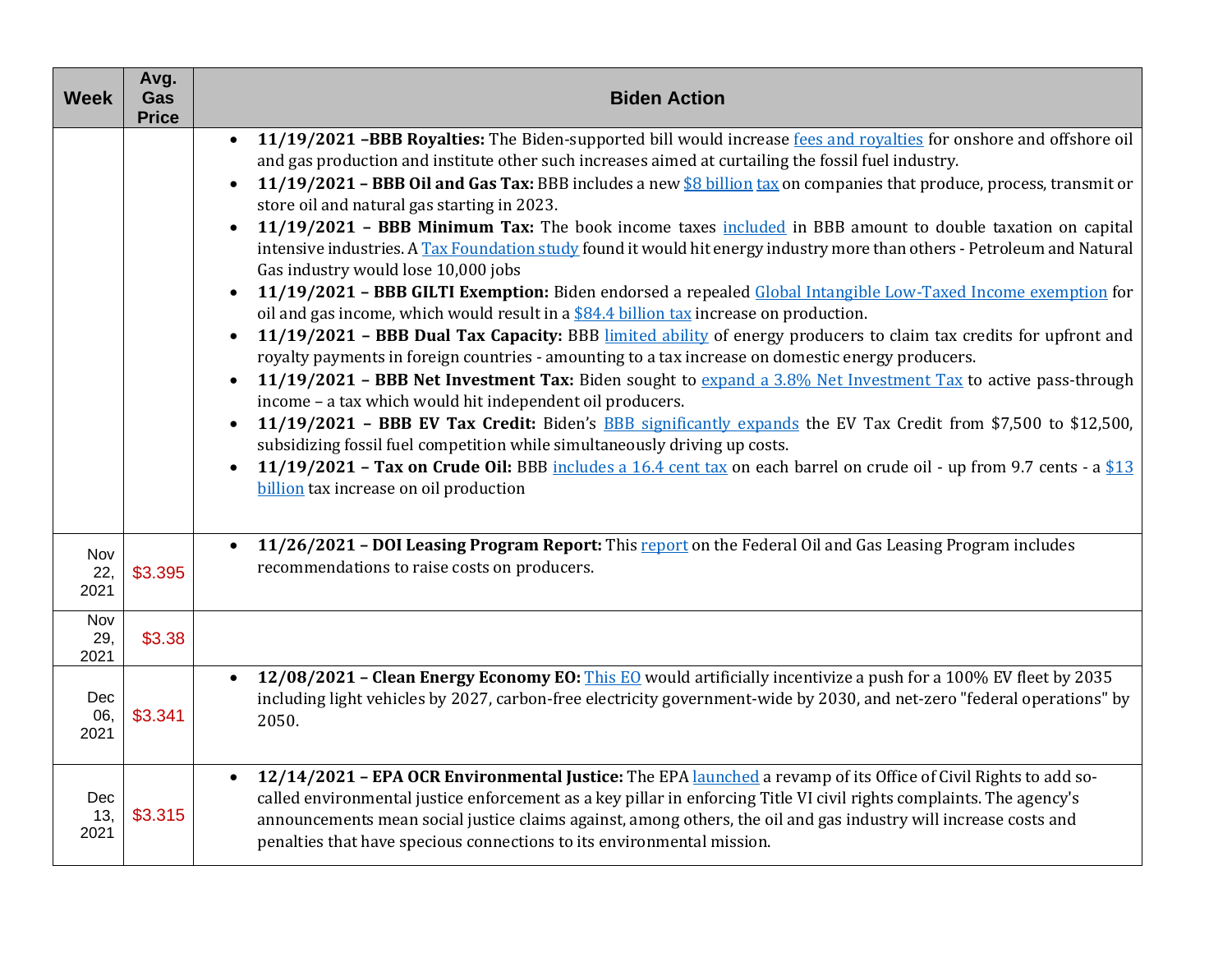| <b>Week</b>               | Avg.<br>Gas<br><b>Price</b> | <b>Biden Action</b>                                                                                                                                                                                                                                                                                                                                                                                                                                                                                                                                                                                                                                                                                                                                                                                                                                                                                                                                                                                                                                                                                                                                                                         |
|---------------------------|-----------------------------|---------------------------------------------------------------------------------------------------------------------------------------------------------------------------------------------------------------------------------------------------------------------------------------------------------------------------------------------------------------------------------------------------------------------------------------------------------------------------------------------------------------------------------------------------------------------------------------------------------------------------------------------------------------------------------------------------------------------------------------------------------------------------------------------------------------------------------------------------------------------------------------------------------------------------------------------------------------------------------------------------------------------------------------------------------------------------------------------------------------------------------------------------------------------------------------------|
|                           |                             |                                                                                                                                                                                                                                                                                                                                                                                                                                                                                                                                                                                                                                                                                                                                                                                                                                                                                                                                                                                                                                                                                                                                                                                             |
| <b>Dec</b><br>20,<br>2021 | \$3.295                     |                                                                                                                                                                                                                                                                                                                                                                                                                                                                                                                                                                                                                                                                                                                                                                                                                                                                                                                                                                                                                                                                                                                                                                                             |
| Dec<br>27,<br>2021        | \$3.275                     | 12/28/2021 - NHTSA CAFE Standards: This Final Rule revokes Trump era actions which prevented California from<br>$\bullet$<br>arbitrarily becoming the national standard for fuel emissions. The rule set the stage for the administration to reinstate<br>California's waiver, and, since automakers don't make different cars for different states, the rule would allow<br>California's radical environmental policies to reach nationwide.<br>12/30/2021 - EPA Fuel Efficiency Standards: This Final Rule increased "fuel efficiency standards." According to the<br>Final Rule, "These standards are the strongest vehicle emissions standards ever established for the light-duty vehicle<br>sector. The rule, in responding to comments, claims "energy security benefits to the U.S. from decreased exposure to<br>volatile world oil prices" absurdly suggesting that decreasing oil and gas production in the U.S. will result in less<br>exposure to the international oil and gas market because they will be disincentivizing vehicles that use oil and gas. Even<br>more absurd, the rule claims that the rule will result in "fuel savings" entirely due to less use of fuel. |
| Jan 03,<br>2022           | \$3.281                     |                                                                                                                                                                                                                                                                                                                                                                                                                                                                                                                                                                                                                                                                                                                                                                                                                                                                                                                                                                                                                                                                                                                                                                                             |
| Jan 10,<br>2022           | \$3.295                     | 01/13/2022 - Clean Energy Corps: DOE announced an initiative to hire 1,000 staffers for their Clean Energy Corps, a<br>$\bullet$<br>group of staff dedicated to Biden's promise to destroy fossil fuels.<br>01/14/2022 - Raskin Nomination: Biden nominated Sarah Raskin to serve as Vice Chair of the Federal Reserve. She<br>was deemed so radical on her belief that fed policy should be dictated by environmental policy that she gained a<br>bipartisan opposition and had to withdraw her nomination.                                                                                                                                                                                                                                                                                                                                                                                                                                                                                                                                                                                                                                                                                |
| Jan 17,<br>2022           | \$3.306                     |                                                                                                                                                                                                                                                                                                                                                                                                                                                                                                                                                                                                                                                                                                                                                                                                                                                                                                                                                                                                                                                                                                                                                                                             |
| Jan 24,<br>2022           | \$3.323                     |                                                                                                                                                                                                                                                                                                                                                                                                                                                                                                                                                                                                                                                                                                                                                                                                                                                                                                                                                                                                                                                                                                                                                                                             |
| Jan 31,<br>2022           | \$3.368                     |                                                                                                                                                                                                                                                                                                                                                                                                                                                                                                                                                                                                                                                                                                                                                                                                                                                                                                                                                                                                                                                                                                                                                                                             |
| Feb 07,<br>2022           | \$3.444                     | 02/09/2022 - Coal and Oil Power Plant Mercury Standards: This proposed rule would revoke a Trump-era rule that<br>$\bullet$<br>cut red tape on coal and oil-fired power generators. This would effectively reinstate Obama-era regulations which<br>sought to increase regulations on coal and oil-fired power plants.                                                                                                                                                                                                                                                                                                                                                                                                                                                                                                                                                                                                                                                                                                                                                                                                                                                                      |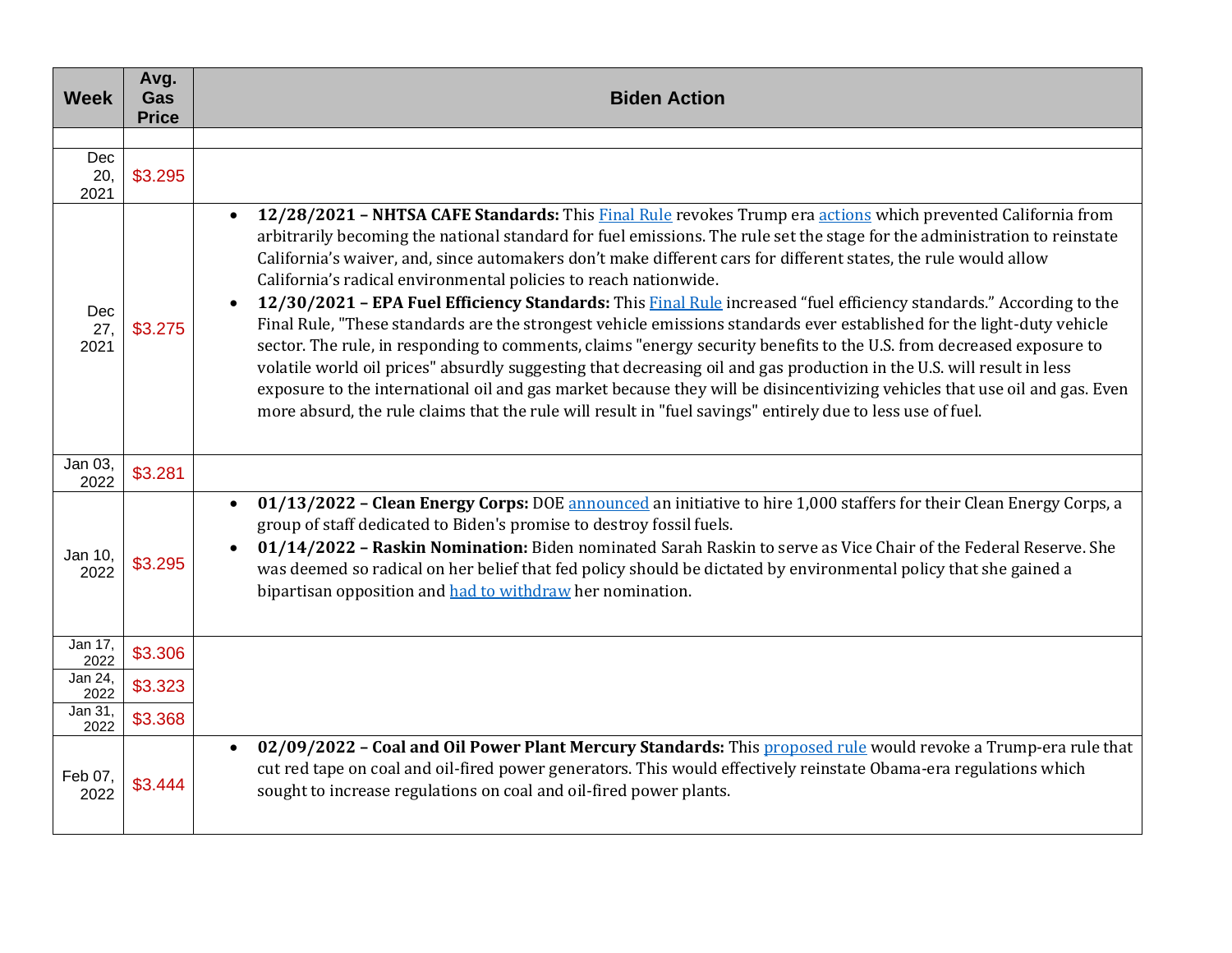| <b>Week</b>     | Avg.<br>Gas<br><b>Price</b> | <b>Biden Action</b>                                                                                                                                                                                                                                                                                                                                                                                                                                                                                                                                                                                                                                                                                                                                    |
|-----------------|-----------------------------|--------------------------------------------------------------------------------------------------------------------------------------------------------------------------------------------------------------------------------------------------------------------------------------------------------------------------------------------------------------------------------------------------------------------------------------------------------------------------------------------------------------------------------------------------------------------------------------------------------------------------------------------------------------------------------------------------------------------------------------------------------|
| Feb 14,<br>2022 | \$3.487                     | 02/19/2022 - Oil and Gas Permit Delay: The Biden administration paused working all new oil and gas leases on<br>$\bullet$<br>Federal land in response to a judge blocking their arbitrary use of social costs of carbon, unnecessarily hurting domestic<br>production.                                                                                                                                                                                                                                                                                                                                                                                                                                                                                 |
| Feb 21,<br>2022 | \$3.53                      |                                                                                                                                                                                                                                                                                                                                                                                                                                                                                                                                                                                                                                                                                                                                                        |
| Feb 28,<br>2022 | \$3.608                     | 02/28/2022 - Ozone Transport Rule : This proposed rule would expand federal emissions regulations over a wider<br>geographic region and over a wider array of sources, including the gathering, boosting and transmission segments of<br>the oil and gas sector. Integral energy production states like Nevada, Utah and Wyoming would be required to jump<br>through more red tape.<br>03/01/2022 - Refusal To Appeal: The Biden administration refused to appeal an unprecedented decision to vacate an<br>offshore oil and gas leasing sale held in November 2021.<br>03/01/2022 - Certification of New Interstate Natural Gas Facilities: This policy statement increases climate change<br>regulations for new interstate natural gas facilities. |
| Mar 07,<br>2022 | \$4.102                     | 03/11/2022 - Natural Gas Infrastructure Project Reviews: This <i>interim regulation</i> will increase the regulatory<br>$\bullet$<br>burden on natural gas facilities by, among other things, requiring climate change impacts be considered when<br>determining whether a project is in the public interest.<br>03/09/2022 - EPA Reinstates California Emissions Waiver: The EPA reinstated California's emissions waivers,<br>allowing the state to set its own greenhouse gas emissions standards, standards which will likely be adopted<br>nationwide and are sure to make oil and gas vehicles more expensive.                                                                                                                                   |
| Mar 14,<br>2022 | \$4.315                     | 03/14/2022 - EPA Decision on California Waiver: This notice of decision finalized the EPA's actions to reinstate<br>$\bullet$<br>California's emissions waiver.<br>03/16/2022 - Doubling Down on Social Costs of Carbon: The 5th Circuit Court of Appeals reinstated the dubious<br>social costs of carbon metric which had been rejected by court by issuing a stay on the lower court's ruling. The ruling<br>itself cast doubt on the lower court's ruling. The Biden administration argued against the lower court's ruling to<br>reinstate the SCC metric.                                                                                                                                                                                        |
| Mar 21,<br>2022 | \$4.239                     | 03/21/2022 - SEC Proposed Rule on Mandatory Climate Disclosures: The SEC's proposed rule would require<br>$\bullet$<br>public companies to disclose greenhouse gas emissions and their exposure to climate change. This rule would massively<br>increase so-called environmental costs of compliance and, in tandem with so-called social costs of carbon, artificially<br>disincentivizing oil and gas production.                                                                                                                                                                                                                                                                                                                                    |